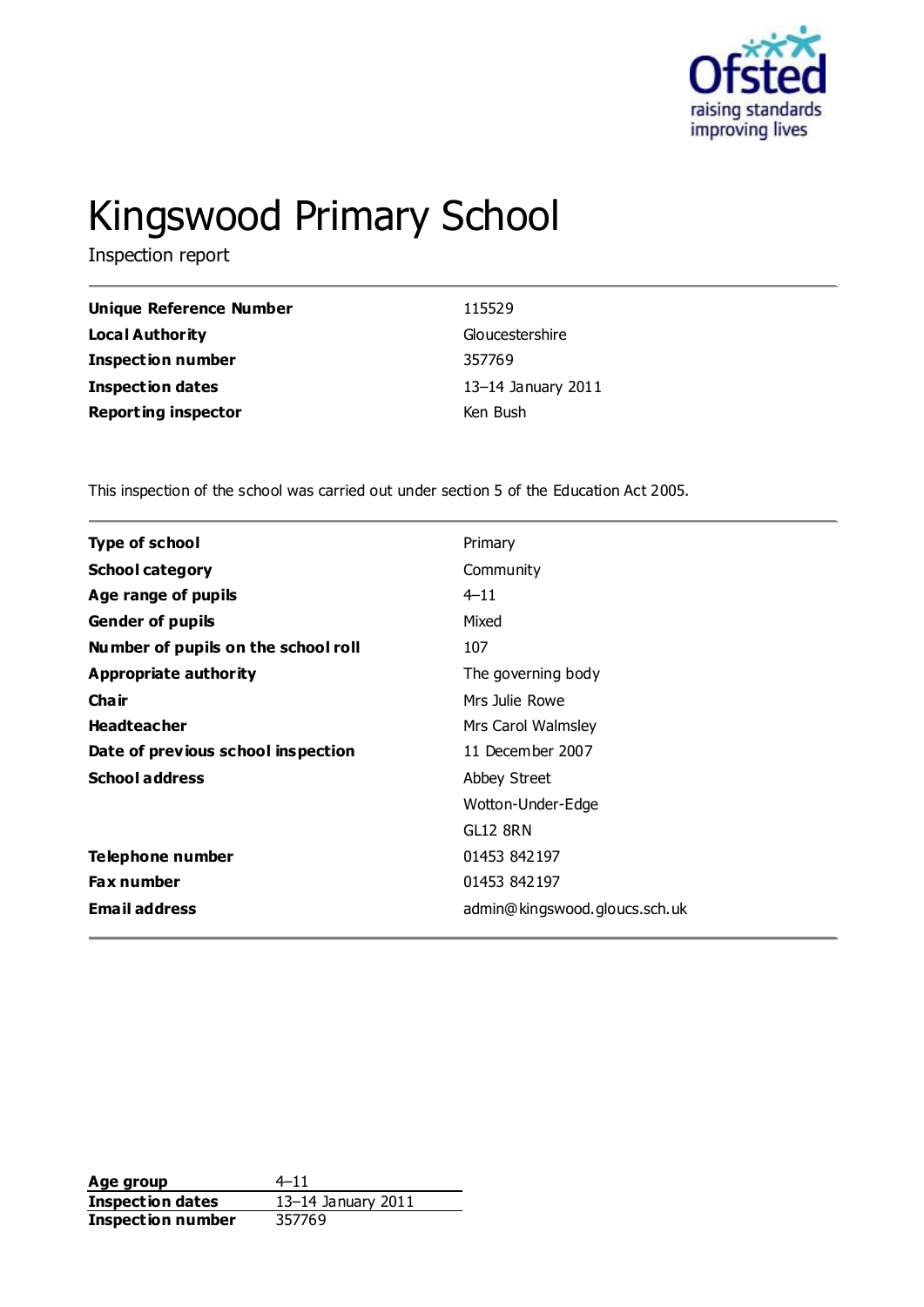The Office for Standards in Education, Children's Services and Skills (Ofsted) regulates and inspects to achieve excellence in the care of children and young people, and in education and skills for learners of all ages. It regulates and inspects childcare and children's social care, and inspects the Children and Family Court Advisory Support Service (Cafcass), schools, colleges, initial teacher training, work-based learning and skills training, adult and community learning, and education and training in prisons and other secure establishments. It assesses council children's services, and inspects services for looked after children, safeguarding and child protection.

Further copies of this report are obtainable from the school. Under the Education Act 2005, the school must provide a copy of this report free of charge to certain categories of people. A charge not exceeding the full cost of reproduction may be made for any other copies supplied.

If you would like a copy of this document in a different format, such as large print or Braille, please telephone 0300 123 4234, or email **[enquiries@ofsted.gov.uk](mailto:enquiries@ofsted.gov.uk)**.

You may copy all or parts of this document for non-commercial educational purposes, as long as you give details of the source and date of publication and do not alter the documentation in any way.

To receive regular email alerts about new publications, including survey reports and school inspection reports, please visit our website and go to 'Subscribe'.

Royal Exchange Buildings St Ann's Square Manchester M2 7LA T: 0300 123 4234 Textphone: 0161 618 8524 E: **[enquiries@ofsted.gov.uk](mailto:enquiries@ofsted.gov.uk)**

W: **[www.ofsted.gov.uk](http://www.ofsted.gov.uk/)**

© Crown copyright 2011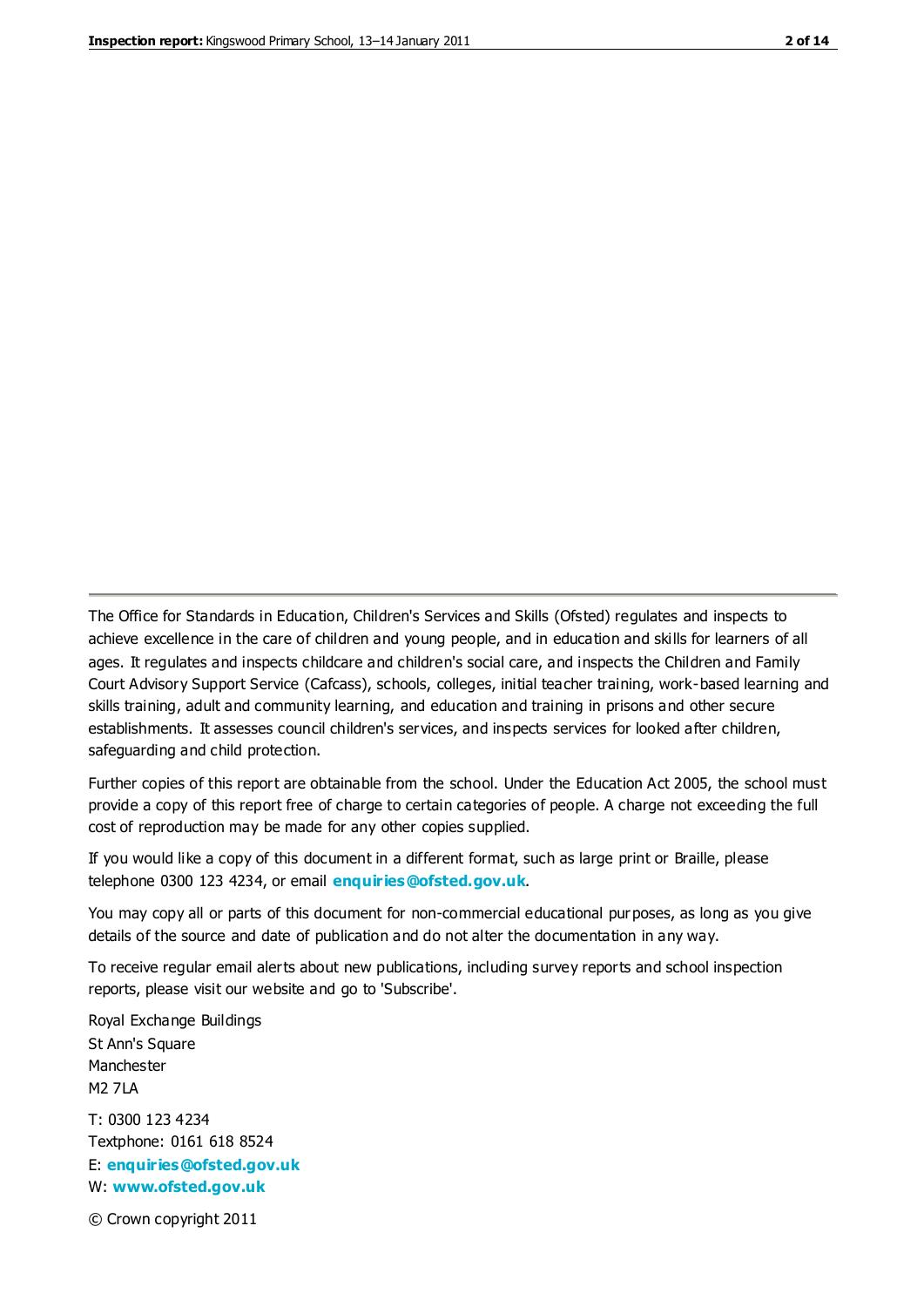# **Introduction**

This inspection was carried out by two additional inspectors. They observed eight lessons taught by six teachers. Meetings were held with senior leaders, including the headteacher, subject coordinators and members of the governing body, including the chair. Inspectors observed the school's work, and looked at planning documentation, assessment information, examples of pupils' work and a number of policy documents. The team received and considered 46 questionnaires from parents and carers, together with a number from pupils and from school staff.

The inspection team reviewed many aspects of the school's work. It looked in detail at a number of key areas.

- The effectiveness of the school's work to improve the teaching of, and accelerate pupils' progress in, writing.
- The consistency of rates of pupils' progress across the school, and, in particular, in Years 3 and 4.
- The consistency in the quality of teaching and of assessment across subjects, year groups and ability groups.
- The extent to which leadership at all levels, including that of subject coordinators, is having a demonstrable impact upon improving outcomes for all pupils.

# **Information about the school**

Kingswood is smaller than most primary schools. Almost all pupils are of White British heritage and speak English as their first language. The proportion of pupils with special educational needs and/or disabilities is below the national average; these pupils' needs are mainly related to specific learning difficulties. The proportion of pupils known to be eligible for free school meals is well below the national average. Early Years Foundation Stage provision is in one shared Reception/Year 1 class. The school has received a number of awards in recent years, including National Healthy Schools and the International Award. The present acting headteacher took up her post at the start of the Spring Term 2011.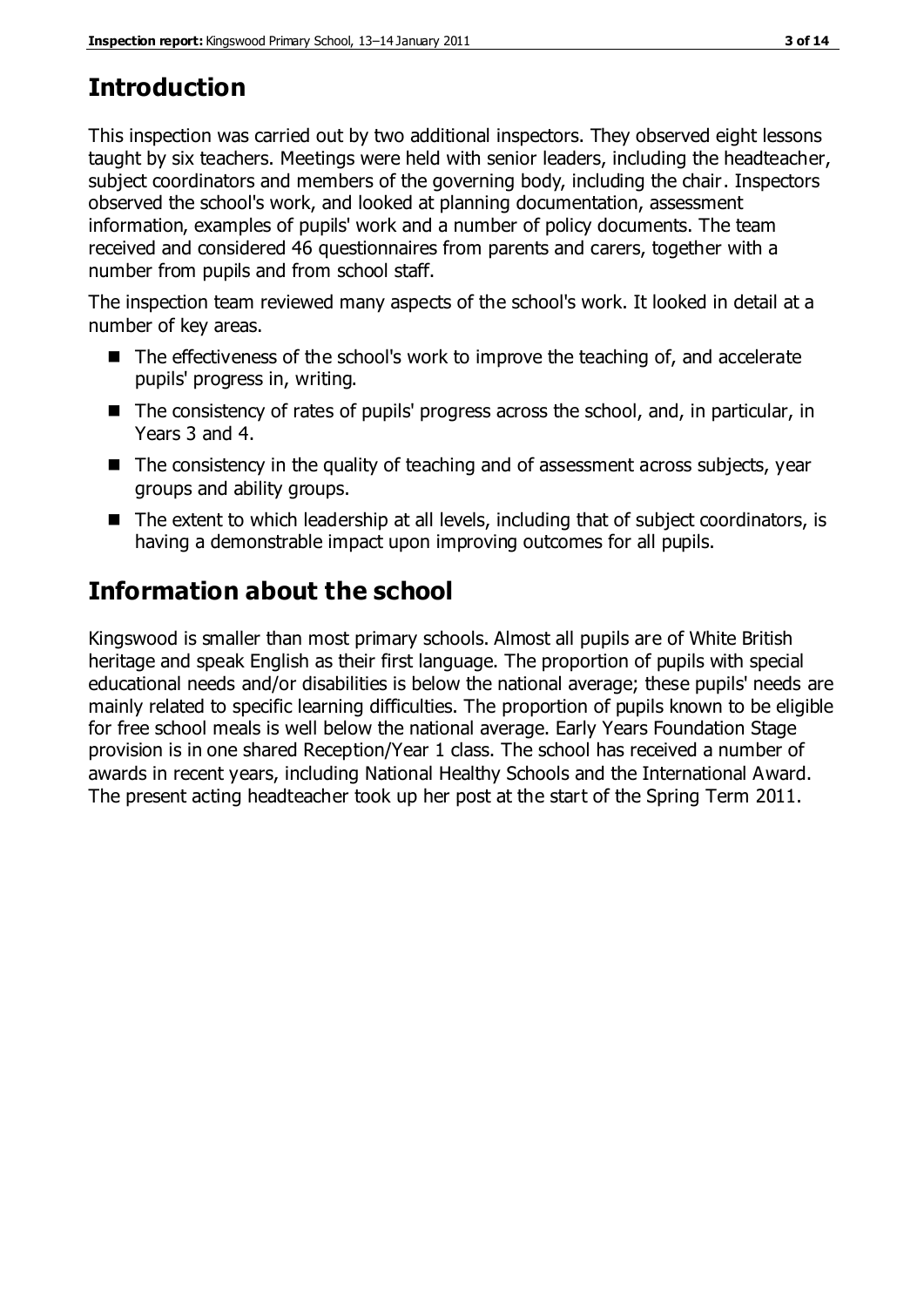# **Inspection judgements**

| Overall effectiveness: how good is the school?  |  |  |
|-------------------------------------------------|--|--|
|                                                 |  |  |
| The school's capacity for sustained improvement |  |  |

## **Main findings**

Kingswood Primary is a good and improving school, a view which is endorsed strongly by parents and carers. An effective and well-led staff team has been developed which has high expectations of all pupils. As a result of mostly good provision, pupils develop the skills to succeed well. All aspects of pupils' personal development are at least good, with some, including behaviour and pupils' contribution to the school and wider community, outstanding. Self-evaluation and monitoring procedures are robust, which has enabled leaders to accurately identify most of the school's strengths and weaknesses. These effective quality assurance systems enable accurate information about pupils' progress and other aspects of the school's work to be used well. Leaders at all levels, including subject coordinators, make a good and improving contribution to school improvement. The school's track record of good outcomes for pupils over time, the strong support of an effective governing body and the clear progress made since the previous inspection give the school good capacity to sustain improvement.

From broadly average starting points, children get off to a sound start at Kingswood. They make satisfactory progress before they commence Year 1, taking secure early steps in developing basic skills. Provision for children in the Reception class is satisfactory, although there is not always enough challenge in the activities offered in order for the majority to progress as quickly as they could. Assessment information is gathered effectively, but is not used well enough to match activities closely to pupils' needs and capabilities. Pupils' progress accelerates from Year 1 onwards, including in Years 3 and 4, where it was judged to be slower at the time of the previous inspection. Pupils make progress most rapidly in Years 5 and 6 and so reach above average levels of attainment by the time they leave to go to secondary school. In the recent past, progress in writing has been slower than in reading and mathematics but, as a result of well-focused and consistently applied strategies, including increasing opportunities for extended writing in a range of different subjects, clear improvement is now evident. Consequently, the gap between the rate of progress in writing and in reading has narrowed since the previous inspection and is now very close to that found nationally.

Teaching, learning and assessment are consistently good across both Key Stages 1 and 2. Planning is very thorough and meets the meets of the vast majority of pupils in the full range of subjects. However, very few examples of exceptional learning and progress were seen during the inspection, because there are not enough inspirational lessons or opportunities for pupils to work independently for sustained periods of time. Provision for both literacy and numeracy is strong, whilst that for information and communication technology (ICT) is less well developed, but improving. The school promotes the wider key skills, such as teamwork, effectively and creatively and, consequently, pupils are well prepared for the next stage of their education.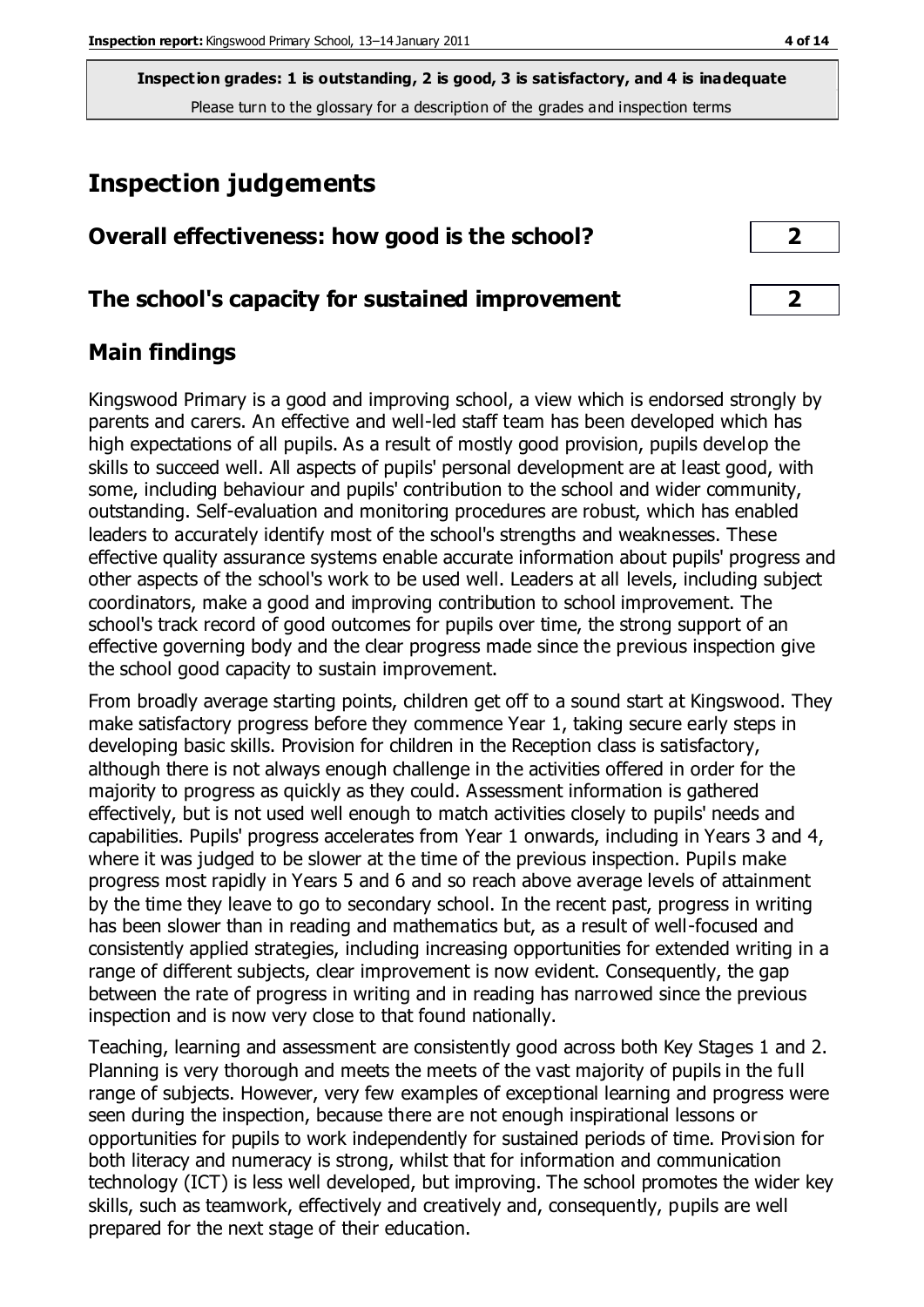The school has forged extremely productive partnerships with a range of other schools and outside agencies. This has helped to support, for example, extensive opportunities for pupils through the School Sports Partnership, contributing to pupils' outstanding adoption and understanding of healthy lifestyles. This is also reflected in the school's National Healthy Schools Award. Partnerships with parents and carers are also very strong, reflecting the innovative approaches taken by school leaders and the governing body to communicate with them, including text-messaging and email. As a result, attendance at, and support of, school events by parents and carers are very high.

# **What does the school need to do to improve further?**

- **Ensure that as many pupils as possible make exceptional progress by:** 
	- $-$  providing more lessons which inspire them and enable them to work independently more frequently
	- $-$  extending the use of probing questions in lessons to promote higher order thinking skills.
- Accelerate progress in the Early Years Foundation Stage by:
	- $-$  ensuring that teaching and other activities are more challenging and that planning makes better use of assessment information
	- making more effective use of resources and, in particular, the outside area
	- developing clearer and more ambitious plans in order to secure rapid and sustained improvement.

# **Outcomes for individuals and groups of pupils 2**

Pupils at Kingswood enjoy school greatly and are enthusiastic about most aspects of their learning, as reflected in consistently high levels of attendance. Outstanding behaviour in lessons makes a distinct contribution to consistently good learning across the school. Pupils have high levels of motivation and concentration and are able to apply themselves for sustained periods of time. In a Year 1/2 art lesson seen during the inspection, pupils maintained great engagement in their learning as they explored how to use different materials, such as stone, wood and metal, to create their own sculptures. A key feature in the success of this lesson was the high quality oral work undertaken by each pupil with their 'talk partner' before, during and after the composition process. In a Year 5/6 mathematics lesson, literacy skills were also well employed as pupils planned in pairs a family holiday. Pupils responded with maturity and determination to a demanding problem-solving task, drawing numerical and textual information from different sources. These well-planned lessons, which are typical of those seen during the inspection, enabled pupils of different abilities to make equally good progress.

The progress made by all groups of pupils, including the more able and those who find learning more difficult, is good. As a result of well-tailored support and timely interventions, the attainment and progress made by the relatively small proportion of pupils with special educational needs and/or disabilities is closely in line with that of their peers in the school, and, in exceptional cases, better. Although there are small fluctuations year on year and in different subjects, due mainly to small cohort sizes, boys and girls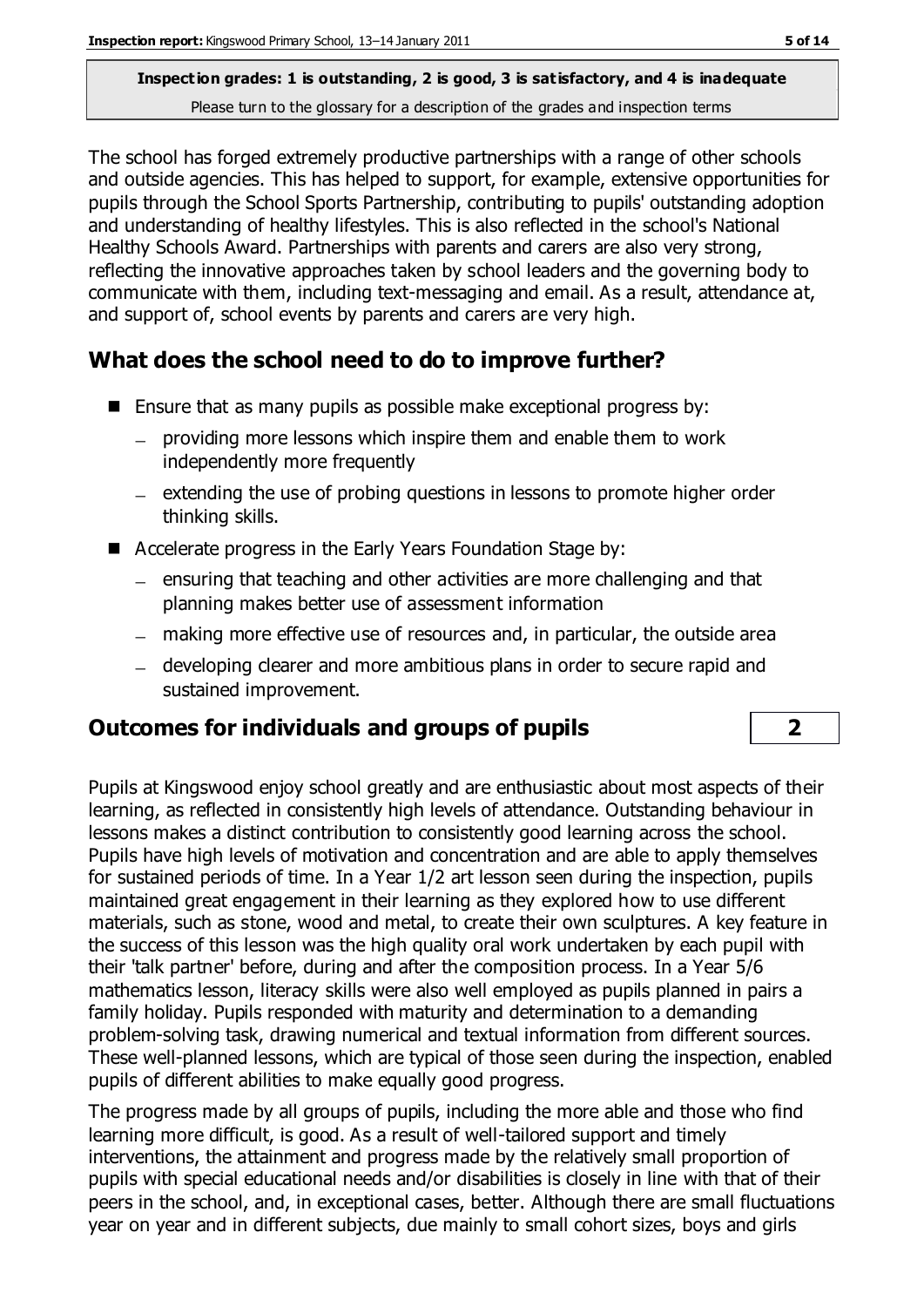attain and make progress at a comparable rate over time. This reflects a recent improvement in boys' progress, notably with regard to writing.

The vast majority of pupils report that they feel safe and have good knowledge of how to keep themselves safe, including when using the internet. The school council, Eco committee, 'health ambassadors' roles and strong and active links with local churches offer ways for pupils to demonstrate their outstanding contribution to the school and wider community. Pupils' good spiritual, moral, social and cultural development is clearly evident in lessons and assemblies, and through the mature way in which they relate to, and communicate with, other children and with adults, including visitors to the school. They have a clear appreciation of different faiths and customs in other countries, as reflected in the school's International Award. However, pupils' awareness of cultural diversity in the United Kingdom is less well developed.

| Pupils' achievement and the extent to which they enjoy their learning                                                     | 2                       |
|---------------------------------------------------------------------------------------------------------------------------|-------------------------|
| Taking into account:<br>Pupils' attainment <sup>1</sup>                                                                   | $\mathcal{P}$           |
| The quality of pupils' learning and their progress                                                                        | $\overline{2}$          |
| The quality of learning for pupils with special educational needs and/or disabilities<br>and their progress               |                         |
| The extent to which pupils feel safe                                                                                      | $\overline{\mathbf{2}}$ |
| Pupils' behaviour                                                                                                         | 1                       |
| The extent to which pupils adopt healthy lifestyles                                                                       | 1                       |
| The extent to which pupils contribute to the school and wider community                                                   | 1                       |
| The extent to which pupils develop workplace and other skills that will contribute to<br>their future economic well-being | 2                       |
| Taking into account:<br>Pupils' attendance <sup>1</sup>                                                                   | 1                       |
| The extent of pupils' spiritual, moral, social and cultural development                                                   | 2                       |

<sup>1</sup> The grades for attainment and attendance are: 1 is high; 2 is above average; 3 is broadly average; and 4 is low

## **How effective is the provision?**

Pupils make good progress at Kingswood because teaching is of consistently good quality. Teachers' good subject knowledge is used well to plan engaging lessons which provide ample learning opportunities for the vast majority of pupils. However, the use of probing questions to promote higher order thinking skills and exceptional learning was not widely seen during the inspection. Resources, including electronic whiteboards, are used well both to support lower attaining pupils and to promote collaborative work. Assessment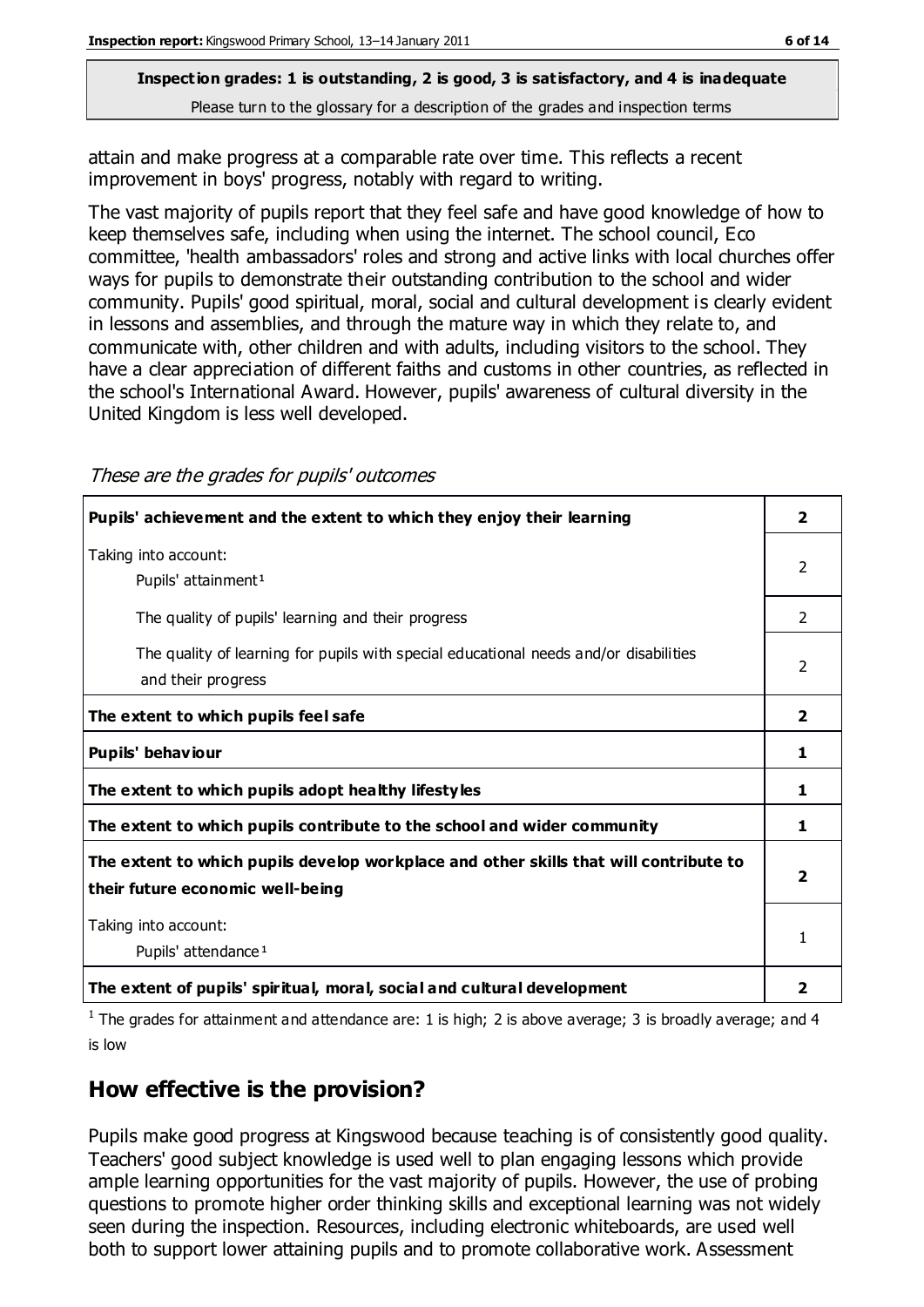information is used consistently well to ensure that tasks are, in almost all cases, well matched to pupils' aptitudes and abilities. Pupils' work is regularly and thoroughly marked in all classes and pupils are given clear and useful feedback both in books and orally during lessons. Consequently, most pupils know their learning targets and what they need to do to improve their work.

The well-organised and well-balanced curriculum makes a strong contribution to good or better outcomes for both boys and girls at Kingswood. There is a good balance between the provision of high quality activities to promote and develop literacy and numeracy skills with imaginative activities to stimulate artistic, creative and physical development. An effective and developing thematic approach enables pupils to readily make links between different subjects, although ICT is not yet being used extensively enough or for different purposes. There are numerous trips and visits and out-of-school-hours provision is wideranging and of good quality.

The school's caring ethos is a feature valued strongly by parents and carers. One remarked, 'My children are both treated as individuals and all their needs are catered for. The staff have a very caring nature and I feel that all my children have had a fabulous start to their school careers.' Well-deployed teaching assistants and the strong teamwork established between them and class teachers are key features of the school's good care, guidance and support. There are well-established systems in place to ensure effective exchange of information with external agencies. Support for pupils whose circumstances render them vulnerable and for pupils with special educational needs and/or disabilities is particularly strong. Transition arrangements between key stages, including with partner secondary schools, are good and are also very highly regarded by parents and carers. Supervision of the playground at lunchtime and playtime is adequate, although the unusual shape of the outdoor space presents a particular challenge to school staff.

| The quality of teaching                                                                                    |  |
|------------------------------------------------------------------------------------------------------------|--|
| Taking into account:<br>The use of assessment to support learning                                          |  |
| The extent to which the curriculum meets pupils' needs, including, where relevant,<br>through partnerships |  |
| The effectiveness of care, guidance and support                                                            |  |

These are the grades for the quality of provision

## **How effective are leadership and management?**

School leaders, ably supported by the governing body, have developed a clear vision to take the school forward which has been translated into an effective strategic plan. The school sets challenging but realistic targets for all pupils and has developed leadership capacity at all levels, which has enabled it to improve since the previous inspection. Subject coordinators make a strong and distinctive contribution both to monitoring and evaluation of pupils' progress and to promoting continuing professional development within their areas of responsibility. Morale within the whole staff body, including support staff, is very high and this is reflected in responses to inspection questionnaires.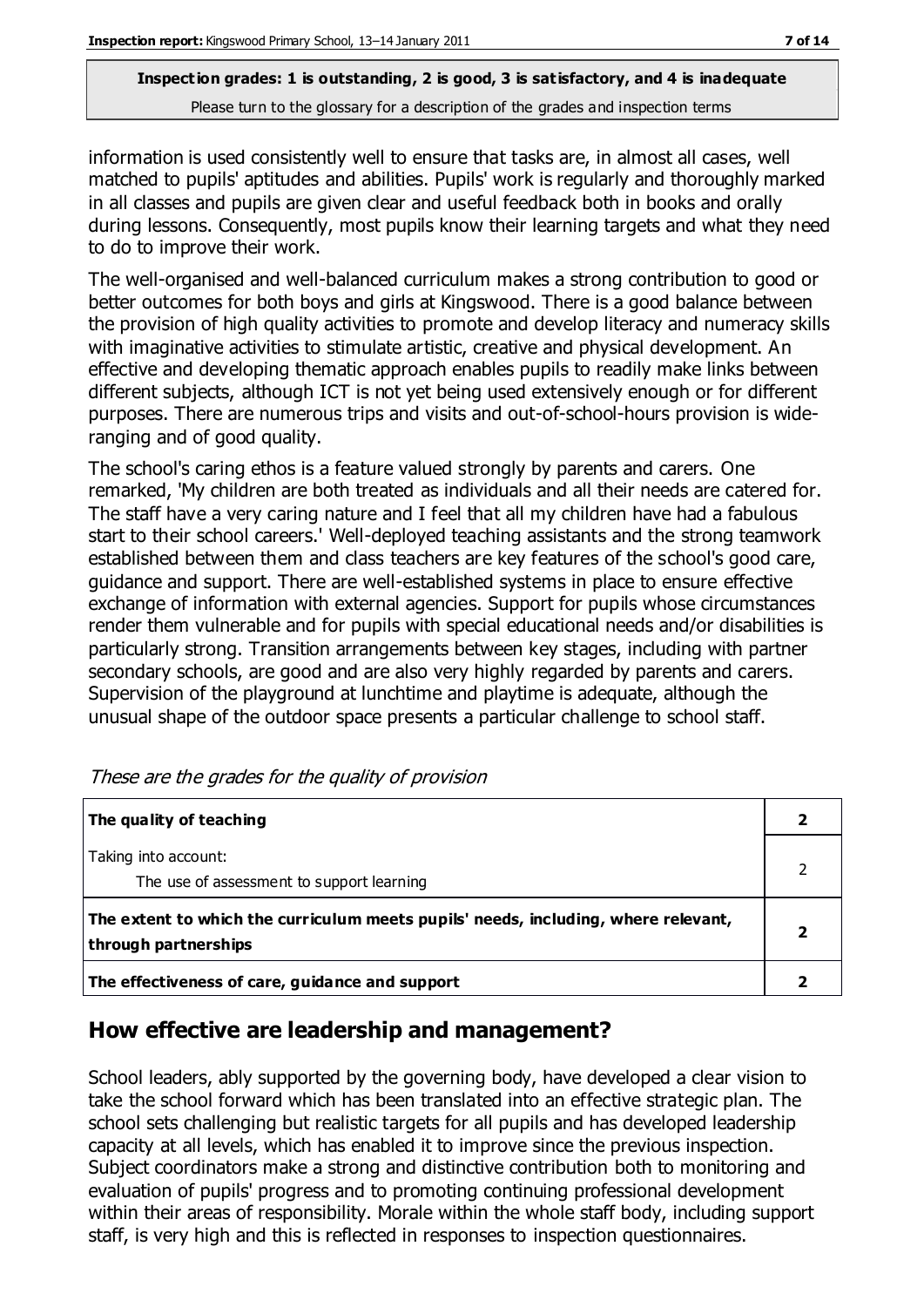The governing body discharges its responsibilities to good effect. Good use is made of governors' professional expertise outside education to challenge and support school leaders and provide appropriate strategic leadership. A good example of this is in the lead they have taken successfully in strengthening parental engagement. Equality of opportunity is vigorously and successfully promoted and is reflected in the good achievement of all groups of pupils. The school is welcoming and inclusive and instances of discrimination are extremely rare. Procedures for ensuring the effectiveness of safeguarding, including risk assessments, are good and clearly understood by all staff. Clear and robust arrangements are in place for monitoring how well policy is translated into practice. The school has made a strong and improving contribution to promoting community cohesion which has benefited both pupils and the wider community. It has made good progress in evaluating its various plans and activities to guide future developments, including forming links with urban schools within Gloucestershire to extend pupils' understanding of cultural diversity within the United Kingdom.

**The effectiveness of leadership and management in embedding ambition and driving improvement** Taking into account: The leadership and management of teaching and learning **The effectiveness of the governing body in challenging and supporting the school so that weaknesses are tackled decisively and statutory responsibilities met The effectiveness of the school's engagement with parents and carers**  $\begin{array}{c} \hline \end{array}$  **1 The effectiveness of partnerships in promoting learning and well-being 1 The effectiveness with which the school promotes equality of opportunity and tackles discrimination**

These are the grades for leadership and management

# **Early Years Foundation Stage**

Children start in the Reception class with broadly average starting points in terms of prior attainment, although there is a significant range within that and considerable variance from one year to the next. Most children quickly learn the routines needed in order to work and play with others successfully. Consequently, outcomes for most children are satisfactory by the time they start Key Stage 1, although for a minority, progress is better. Children develop mostly positive attitudes to learning, are well behaved for most of the time and cooperate well with their classmates and with adults.

**The effectiveness of safeguarding procedures 2**

**The effectiveness with which the school promotes community cohesion 2**

**The effectiveness with which the school deploys resources to achieve value for money 2**

Staff generally make effective use of the learning and play facilities and there is a satisfactory balance between adult-led and child-initiated activities. During the inspection,

**2**

 $\overline{2}$ 

**2**

**2**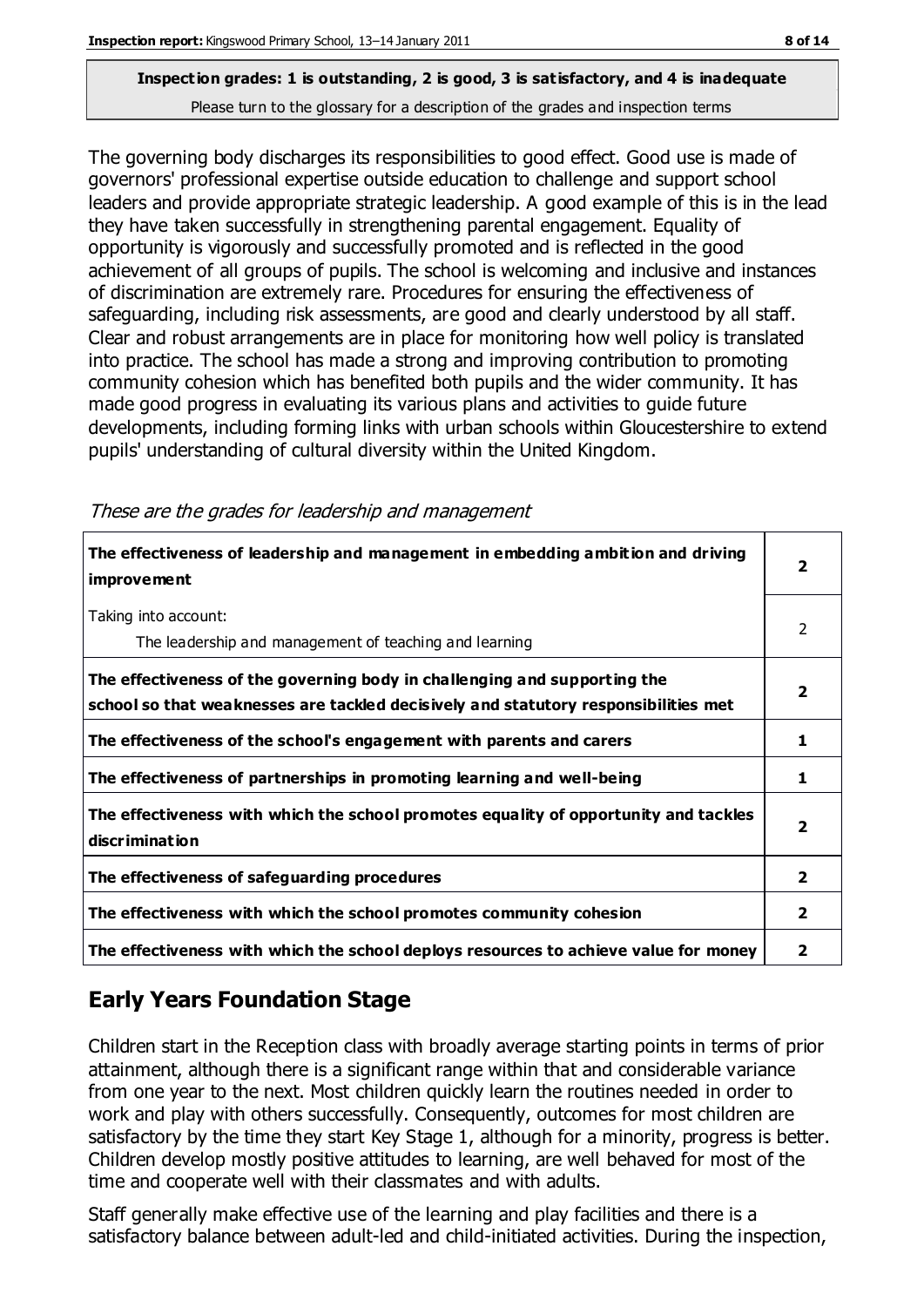children were observed in one lesson collaboratively investigating differences between 'night creatures' and 'day creatures', whilst in another lesson, they undertook some practical numeracy tasks in the outdoor area. The useful information that is gathered about children's progress is not used as well as it might be to tailor activities to suit the needs of all individual children. This results in some pupils being insufficiently challenged, including in adult-led activities. The outdoor area is not arranged sufficiently well to cater for a range of stimulating activities and the electronic whiteboard is not used as extensively as it might be, meaning opportunities to accelerate learning are missed.

Arrangements to ensure the safety and welfare of children are securely in place. Personal contact with parents and carers is maintained on a daily basis, which enables any emerging issues or concerns to be dealt with efficiently. Consequently, parents and carers express a high degree of satisfaction with the quality of care and education provided. Plans to bring about further improvement are adequate, but lack the level of detail required to promote rapid and sustained progress.

| THESE are the grades for the Larry Teal's Foundation Stage                        |   |
|-----------------------------------------------------------------------------------|---|
| Overall effectiveness of the Early Years Foundation Stage                         |   |
| Taking into account:<br>Outcomes for children in the Early Years Foundation Stage | 3 |
| The quality of provision in the Early Years Foundation Stage                      | 3 |
| The effectiveness of leadership and management of the Early Years Foundation      |   |

These are the grades for the Early Years Foundation Stage

## **Views of parents and carers**

Stage

The proportion of parents and carers who responded to the parental questionnaire was above that typically found in primary schools. Almost all parents and carers expressed their approval of the way that school leaders and the governing body are seeking to move the school forward. One parent/carer commented: 'My child has made excellent progress in the school and has been encouraged to take part in extra-curricular activities too. This has led to her confidence growing, as well as her social skills. She participates fully in school life, enjoys her learning and takes part as a peer mediator. She really looks forward to school.'

A few parents expressed concerns in the questionnaire about whether arrangements for dropping off and collecting children from school are adequately monitored and supervised by staff. The school accepts that this is an area which should be reviewed in the near future. The comments on this issue were taken into account by the inspection team as part of its judgement that the effectiveness of safeguarding procedures is good.

3

3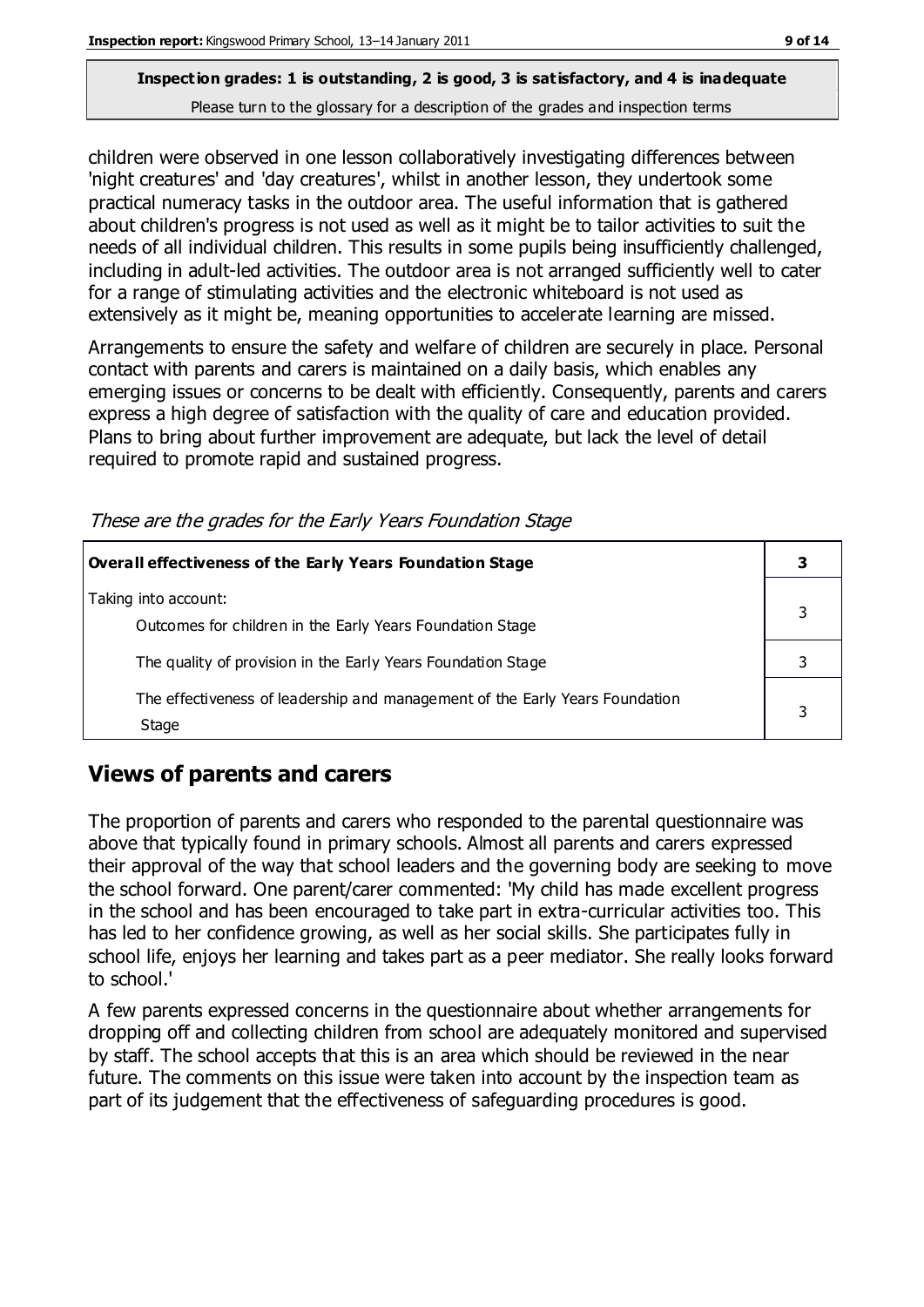#### **Responses from parents and carers to Ofsted's questionnaire**

The inspection team received 46 completed questionnaires by the end of the on-site inspection. In total, there are 106 pupils registered at the school.

| <b>Statements</b>                                                                                                                                                                                                                                       | <b>Strongly</b><br>agree |               | Agree        |               | <b>Disagree</b> |                | <b>Strongly</b><br>disagree |               |
|---------------------------------------------------------------------------------------------------------------------------------------------------------------------------------------------------------------------------------------------------------|--------------------------|---------------|--------------|---------------|-----------------|----------------|-----------------------------|---------------|
|                                                                                                                                                                                                                                                         | <b>Total</b>             | $\frac{0}{0}$ | <b>Total</b> | $\frac{0}{0}$ | <b>Total</b>    | $\frac{0}{0}$  | <b>Total</b>                | $\frac{1}{2}$ |
| My child enjoys school                                                                                                                                                                                                                                  | 39                       | 85            | 6            | 13            | 0               | 0              | $\mathbf 0$                 | $\mathbf 0$   |
| The school keeps my child<br>safe                                                                                                                                                                                                                       | 34                       | 74            | 8            | 17            | $\overline{2}$  | $\overline{7}$ | $\mathbf 0$                 | $\mathbf 0$   |
| My school informs me about<br>my child's progress                                                                                                                                                                                                       | 29                       | 63            | 12           | 26            | 3               | $\overline{7}$ | $\mathbf{0}$                | $\mathbf 0$   |
| My child is making enough<br>progress at this school                                                                                                                                                                                                    | 27                       | 59            | 17           | 37            | 0               | 0              | 0                           | $\mathbf 0$   |
| The teaching is good at this<br>school                                                                                                                                                                                                                  | 34                       | 74            | 10           | 22            | 0               | 0              | $\mathbf 0$                 | $\mathbf 0$   |
| The school helps me to<br>support my child's learning                                                                                                                                                                                                   | 30                       | 65            | 15           | 33            | 0               | 0              | $\mathbf 0$                 | $\mathbf 0$   |
| The school helps my child to<br>have a healthy lifestyle                                                                                                                                                                                                | 26                       | 54            | 15           | 33            | 0               | 0              | $\mathbf 0$                 | $\mathbf 0$   |
| The school makes sure that<br>my child is well prepared for<br>the future (for example<br>changing year group,<br>changing school, and for<br>children who are finishing<br>school, entering further or<br>higher education, or entering<br>employment) | 29                       | 63            | 13           | 28            | $\mathbf 0$     | $\mathbf{0}$   | $\mathbf 0$                 | $\mathbf 0$   |
| The school meets my child's<br>particular needs                                                                                                                                                                                                         | 27                       | 59            | 17           | 37            | 0               | $\mathbf{0}$   | $\mathbf 0$                 | $\mathbf 0$   |
| The school deals effectively<br>with unacceptable behaviour                                                                                                                                                                                             | 26                       | 57            | 18           | 39            | 0               | 0              | 0                           | $\mathbf 0$   |
| The school takes account of<br>my suggestions and concerns                                                                                                                                                                                              | 26                       | 57            | 16           | 35            | 1               | $\overline{2}$ | 0                           | 0             |
| The school is led and<br>managed effectively                                                                                                                                                                                                            | 26                       | 57            | 16           | 35            | $\mathbf{1}$    | $\overline{2}$ | $\mathbf 0$                 | $\mathbf 0$   |
| Overall, I am happy with my<br>child's experience at this<br>school                                                                                                                                                                                     | 34                       | 74            | 12           | 26            | $\pmb{0}$       | 0              | $\mathbf 0$                 | $\mathbf 0$   |

The table above summarises the responses that parents and carers made to each statement. The percentages indicate the proportion of parents and carers giving that response out of the total number of completed questionnaires. Where one or more parents and carers chose not to answer a particular question, the percentages will not add up to 100%.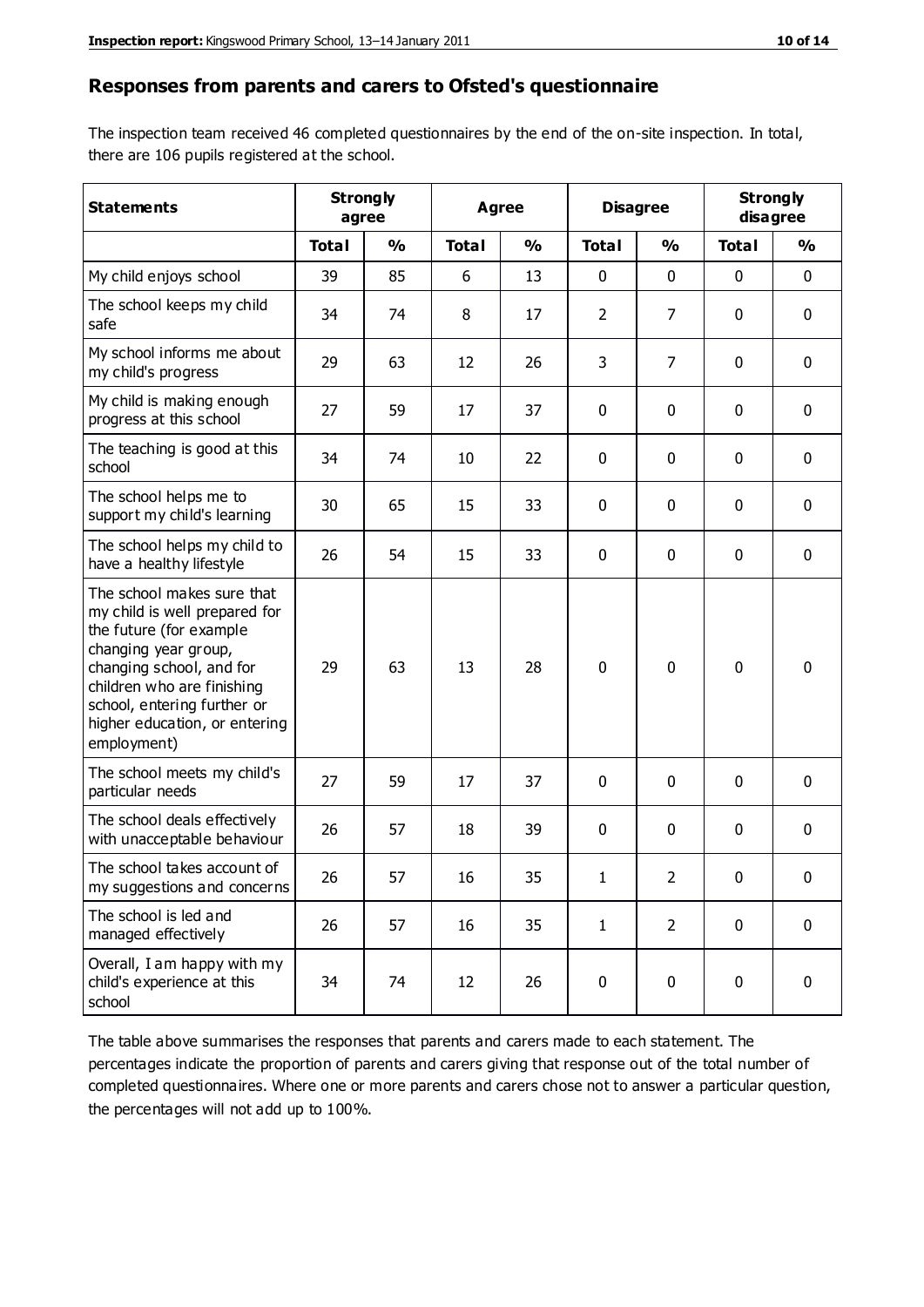# **Glossary**

| Grade   | <b>Judgement</b> | <b>Description</b>                                                                                                                                                                                                            |
|---------|------------------|-------------------------------------------------------------------------------------------------------------------------------------------------------------------------------------------------------------------------------|
| Grade 1 | Outstanding      | These features are highly effective. An outstanding school<br>provides exceptionally well for all its pupils' needs.                                                                                                          |
| Grade 2 | Good             | These are very positive features of a school. A school that<br>is good is serving its pupils well.                                                                                                                            |
| Grade 3 | Satisfactory     | These features are of reasonable quality. A satisfactory<br>school is providing adequately for its pupils.                                                                                                                    |
| Grade 4 | Inadequate       | These features are not of an acceptable standard. An<br>inadequate school needs to make significant improvement<br>in order to meet the needs of its pupils. Ofsted inspectors<br>will make further visits until it improves. |

### **What inspection judgements mean**

### **Overall effectiveness of schools**

|                       | Overall effectiveness judgement (percentage of schools) |      |                     |                   |
|-----------------------|---------------------------------------------------------|------|---------------------|-------------------|
| <b>Type of school</b> | <b>Outstanding</b>                                      | Good | <b>Satisfactory</b> | <b>Inadequate</b> |
| Nursery schools       | 59                                                      | 35   | 3                   | 3                 |
| Primary schools       | 9                                                       | 44   | 39                  | 7                 |
| Secondary schools     | 13                                                      | 36   | 41                  | 11                |
| Sixth forms           | 15                                                      | 39   | 43                  | 3                 |
| Special schools       | 35                                                      | 43   | 17                  | 5                 |
| Pupil referral units  | 21                                                      | 42   | 29                  | 9                 |
| All schools           | 13                                                      | 43   | 37                  | 8                 |

New school inspection arrangements were introduced on 1 September 2009. This means that inspectors now make some additional judgements that were not made previously.

The data in the table above are for the period 1 September 2009 to 31 August 2010 and are consistent with the latest published official statistics about maintained school inspec tion outcomes (see **[www.ofsted.gov.uk](http://www.ofsted.gov.uk/)**).

The sample of schools inspected during 2009/10 was not representative of all schools nationally, as weaker schools are inspected more frequently than good or outstanding schools.

Percentages are rounded and do not always add exactly to 100.

Sixth form figures reflect the judgements made for the overall effectiveness of the sixth form in secondary schools, special schools and pupil referral units.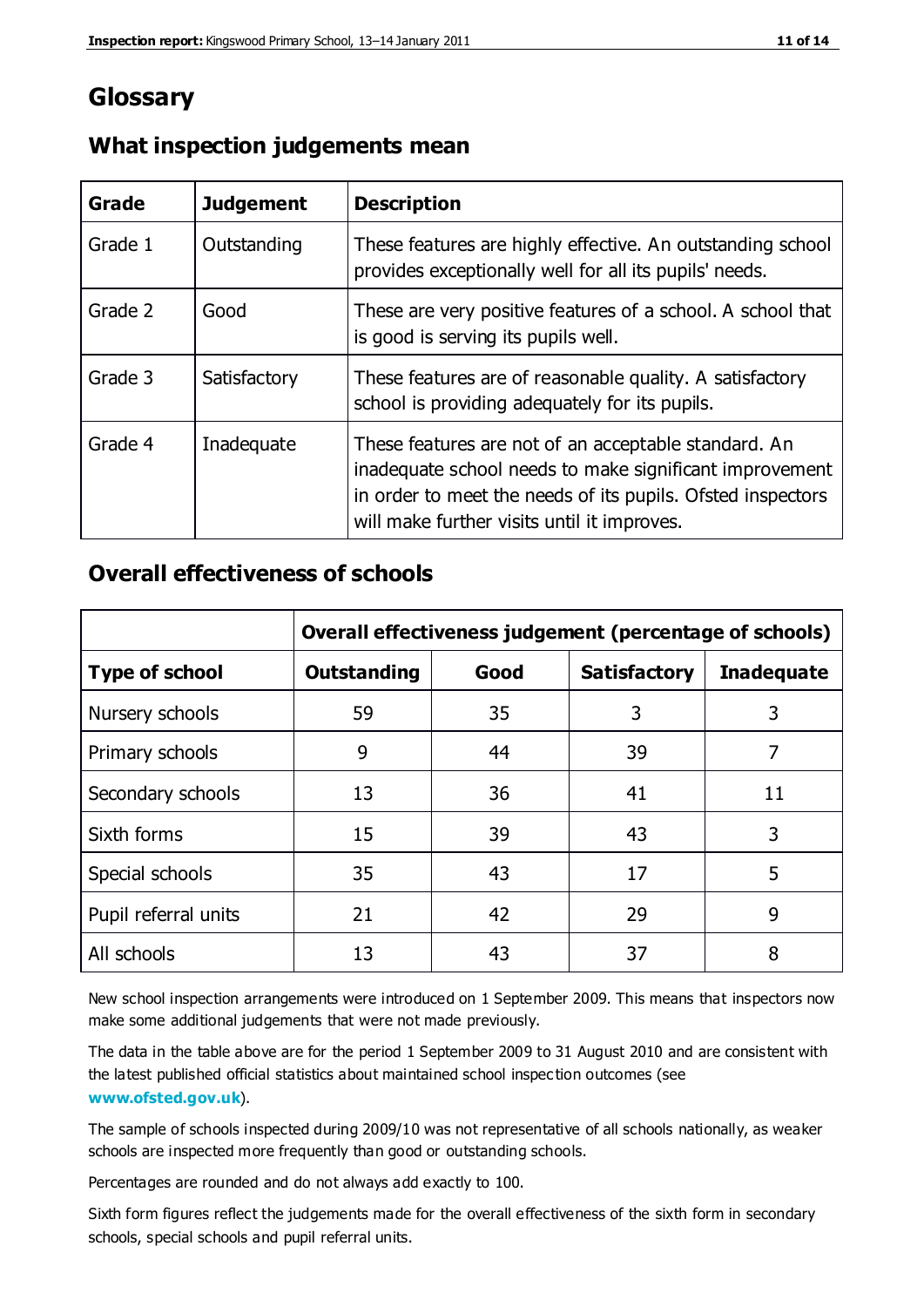# **Common terminology used by inspectors**

| Achievement:                  | the progress and success of a pupil in their learning,<br>development or training.                                                                                                                                                          |  |  |
|-------------------------------|---------------------------------------------------------------------------------------------------------------------------------------------------------------------------------------------------------------------------------------------|--|--|
| Attainment:                   | the standard of the pupils' work shown by test and<br>examination results and in lessons.                                                                                                                                                   |  |  |
| Capacity to improve:          | the proven ability of the school to continue<br>improving. Inspectors base this judgement on what<br>the school has accomplished so far and on the quality<br>of its systems to maintain improvement.                                       |  |  |
| Leadership and management:    | the contribution of all the staff with responsibilities,<br>not just the headteacher, to identifying priorities,<br>directing and motivating staff and running the school.                                                                  |  |  |
| Learning:                     | how well pupils acquire knowledge, develop their<br>understanding, learn and practise skills and are<br>developing their competence as learners.                                                                                            |  |  |
| <b>Overall effectiveness:</b> | inspectors form a judgement on a school's overall<br>effectiveness based on the findings from their<br>inspection of the school. The following judgements,<br>in particular, influence what the overall effectiveness<br>judgement will be. |  |  |
|                               | The school's capacity for sustained<br>improvement.                                                                                                                                                                                         |  |  |
|                               | Outcomes for individuals and groups of pupils.                                                                                                                                                                                              |  |  |
|                               | The quality of teaching.                                                                                                                                                                                                                    |  |  |
|                               | The extent to which the curriculum meets<br>pupils' needs, including, where relevant,<br>through partnerships.                                                                                                                              |  |  |
|                               | The effectiveness of care, guidance and<br>support.                                                                                                                                                                                         |  |  |
| Progress:                     | the rate at which pupils are learning in lessons and<br>over longer periods of time. It is often measured by<br>comparing the pupils' attainment at the end of a key                                                                        |  |  |

stage with their attainment when they started.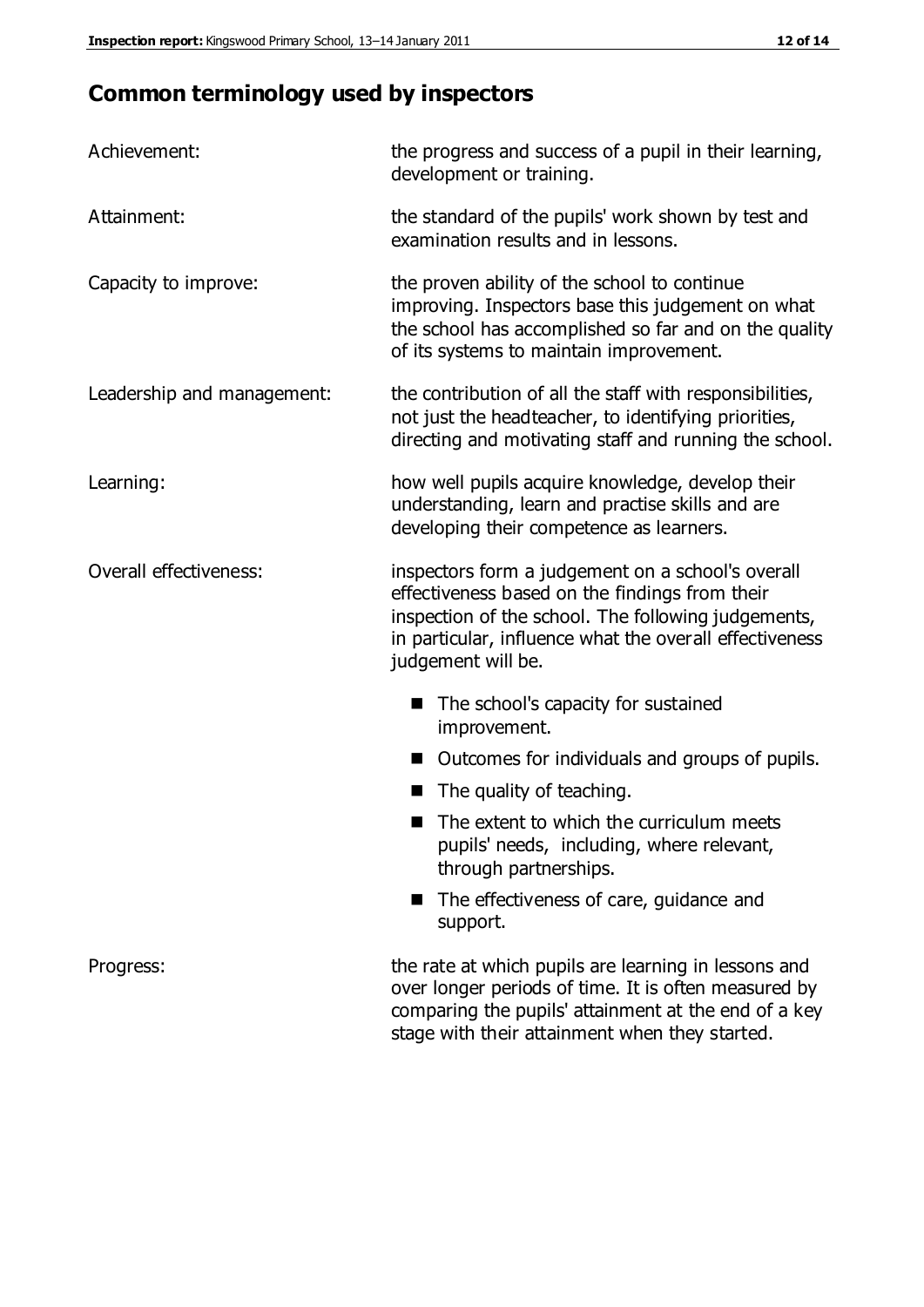### **This letter is provided for the school, parents and carers to share with their children. It describes Ofsted's main findings from the inspection of their school.**

17 January 2011

#### Dear Pupils

#### **Inspection of Kingswood Primary School, Wotton-under-Edge GL12 8RN**

Thank you very much for welcoming us so warmly to your school. We have judged that Kingswood is a good school and it is clear to us why most of you are proud to go to it. You told us that you feel safe in school and you know a lot already about how to keep yourself safe out of school as well, including when you use the internet. This shows us, too, that the teachers and other adults who work at your school care about you and support you well. You behave exceptionally well and show that you care about your classmates and other people outside of the school. We are also very impressed with how much you know about eating healthy foods and taking lots of exercise, and that some of you are health ambassadors!

You make good progress in reading, writing and mathematics because the lessons which your teachers and other staff provide are mostly good. Teachers also mark your work carefully and give you useful targets so that you all know what to do to improve it. Your headteacher and all the other adults, including the governors, lead the school well.

There are things which can be improved and so I have asked your headteacher and the governors to:

- make sure that in the Reception class, the activities are more challenging so children can make progress more quickly
- aim to get more of you making not just good progress but exceptional progress, by providing more lessons which are inspiring and by asking questions more often which make you think in more depth about topics.

We thoroughly enjoyed our visit to your school. You can do your bit to improve it further by continuing to do your best in your learning.

Yours sincerely

Ken Bush Lead Inspector